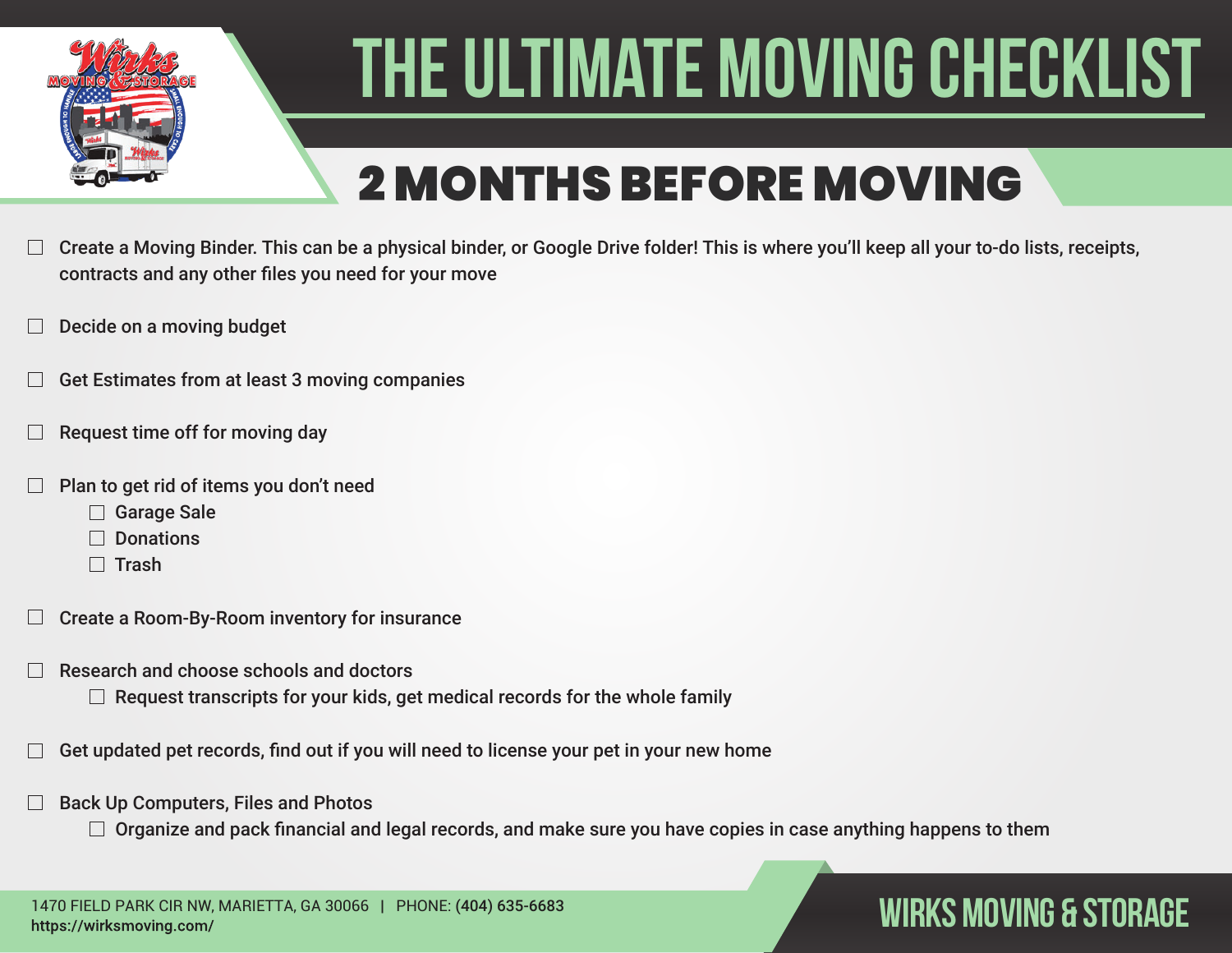

## 6 WEEKS BEFORE MOVING

- Choose your moving company
	- $\Box$  Read all contracts before you sign them
	- $\Box$  Confirm your moving company's DOT number
- Tell important parties about your move
	- $\Box$  Request a change of address from the post office
	- $\Box$  Notify your children's current schools, your doctor and other service providers
	- $\Box$  Talk to your insurance company, and find out if you need to switch or change your policy
	- $\Box$  Notify utility companies, tv and internet providers that you will need to stop or change service.
	- $\Box$  Notify subscription services about your change of address
- Measure doorways, stairways, and elevators to make sure all your furniture will fit.
- Order packing supplies, or begin collecting free boxes from friends and local businesses
- Ask if there are requirements for moving from your landlord  $\Box$  Give them your new address for your safety deposit check
- Address any important home repairs
- Have vehicles serviced if you're moving long-distance
- $\Box$  Label your moving boxes, marking those for fragile items and numbering all the boxes
- $\Box$  Pack a little bit each day to make packing easier  $\Box$  Start with items you rarely use, such as seasonal decorations!
- Research your new community
- Spend time with family and friends, especially if you are moving far away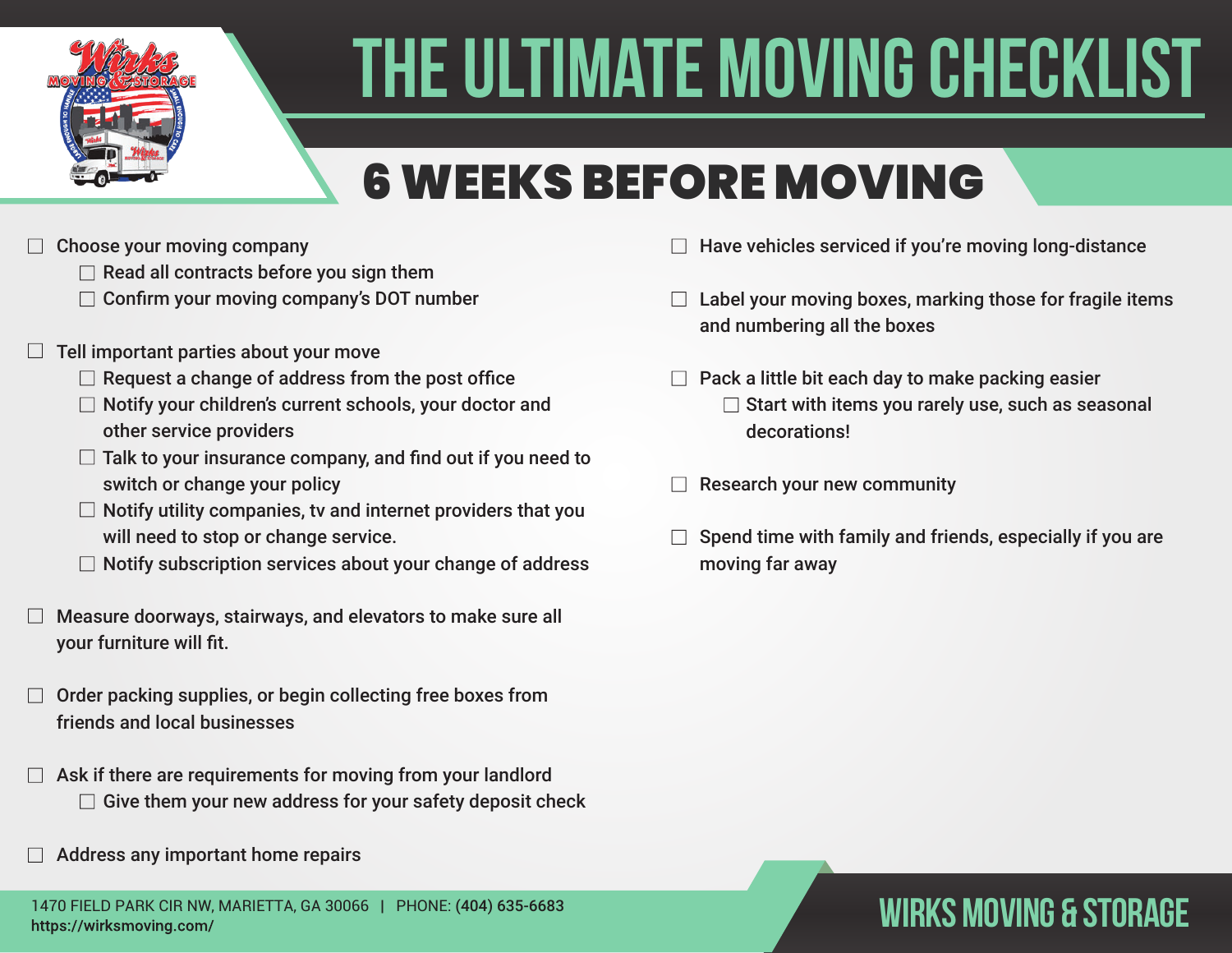

### ONE MONTH BEFORE MOVING

- Reserve your moving date with your chosen moving company
- Make travel arrangements if flying or staying in a hotel before your move
- Pack important documents such as birth certificates and passports to keep with you during the move, so they are easy to get to if you need them!
- Plan out where furniture will be in your new home.
	- $\Box$  Measure furniture and room dimensions if possible, to create a layout
- Fill any prescriptions you need and make sure you'll have enough to last until you have a new doctor/pharmacy
- Transfer your bank and credit card accounts to your new address
- Set up tv and internet accounts for your new home  $\Box$ 
	- $\Box$  Schedule any required installations and a start date
- Confirm parking options for your moving truck you may need a permit for moving day.
- Purchase moving insurance: this will protect your belongings en route!
- Start the process of enrolling your kids in their chosen school
- Make a moving day playlist!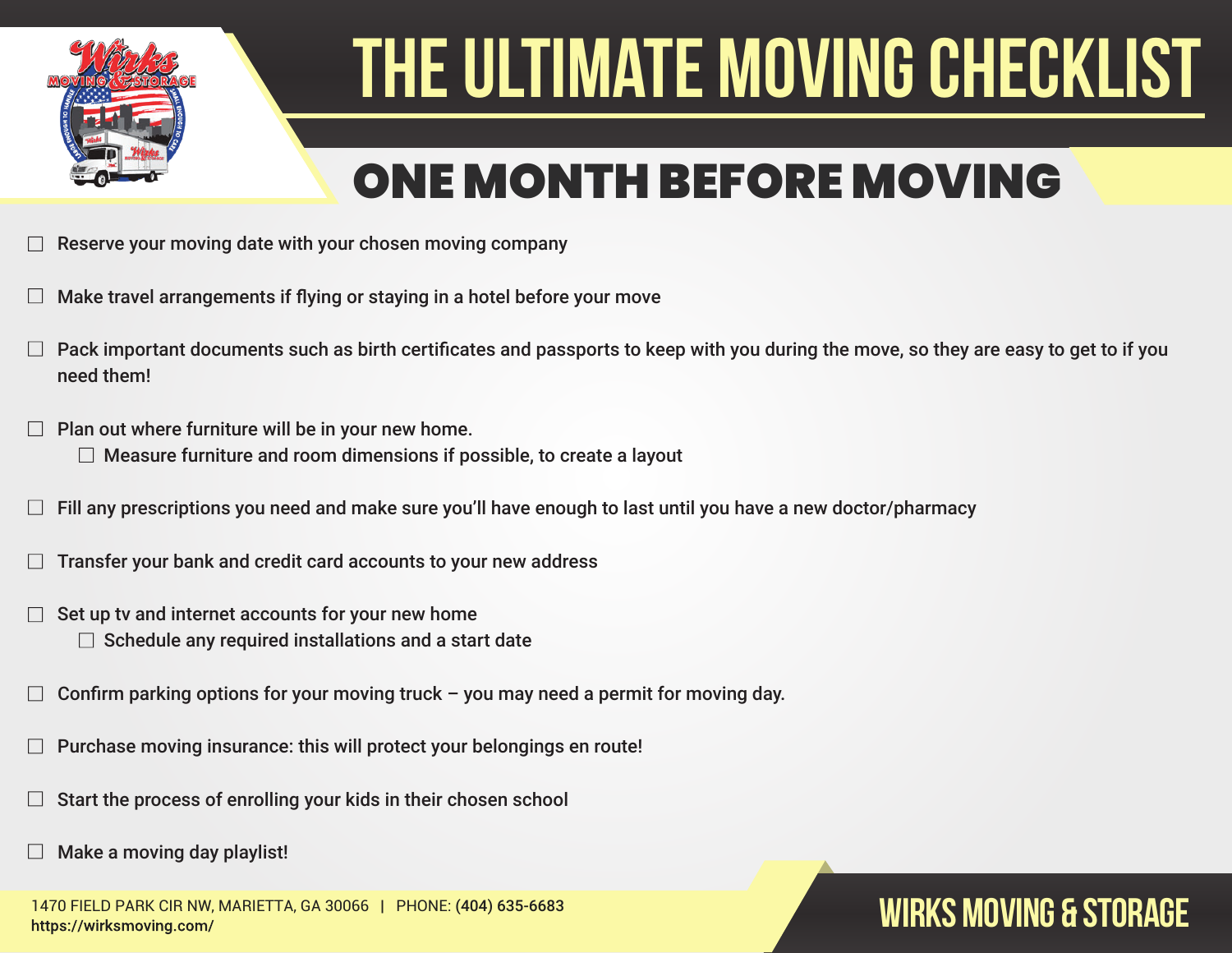

### 2 WEEKS BEFORE MOVING

- Confirm your move in day with your real estate agent
- Confirm moving day plans with your moving company
- Begin packing in earnest
	- $\Box$  Create a list of the items in each box, and keep it in your moving binder
- Return library books and anything you've borrowed from friends
- Collect anything you've loaned to friends, things in storage and anything you have in safety deposit boxes
- Discontinue regular services like newspaper delivery, trash pick-up and lawn service.
- Schedule servicing for any appliances that are moving with you
- Make a moving plan for large items, such as your swing set, trampoline and satellite TV antenna
	- $\Box$  If you have house plants, decide how they will be shipped
- Make a "Moving Day Bag"
	- $\Box$  Include snacks for the drive, clothes, medications, toiletries and any electronics you will need. These will go with you, not on the truck!
- Confirm the end date for utilities, phone and tv services at your current residence.
- $\Box$  Confirm the start date for services in your new home!
- Cancel or transfer your gym membership
	- Start using up food in your pantry and freezer.  $\Box$  Don't buy much at the store right now; you don't want to have to throw out food on moving day, or pay extra to move nonperishable foods.
- $\Box$  Arrange for child and pet care during your move to keep them safe and happy
- Have your mail forwarded
- Clean outdoor furniture and bring it inside, so it is clean for the move.
- Have a moving party! Celebrate with friends about this new chapter in your life!
- $\Box$ **Important:** DISPOSE of flammable items, bleach, cleaning fluids and aerosol cans. DO NOT pack these.
- $\Box$ **For Social Security Beneficiaries:** change your address for benefits within 10 days of moving by notifying the SSA, the department of Veterans Affairs and the IRS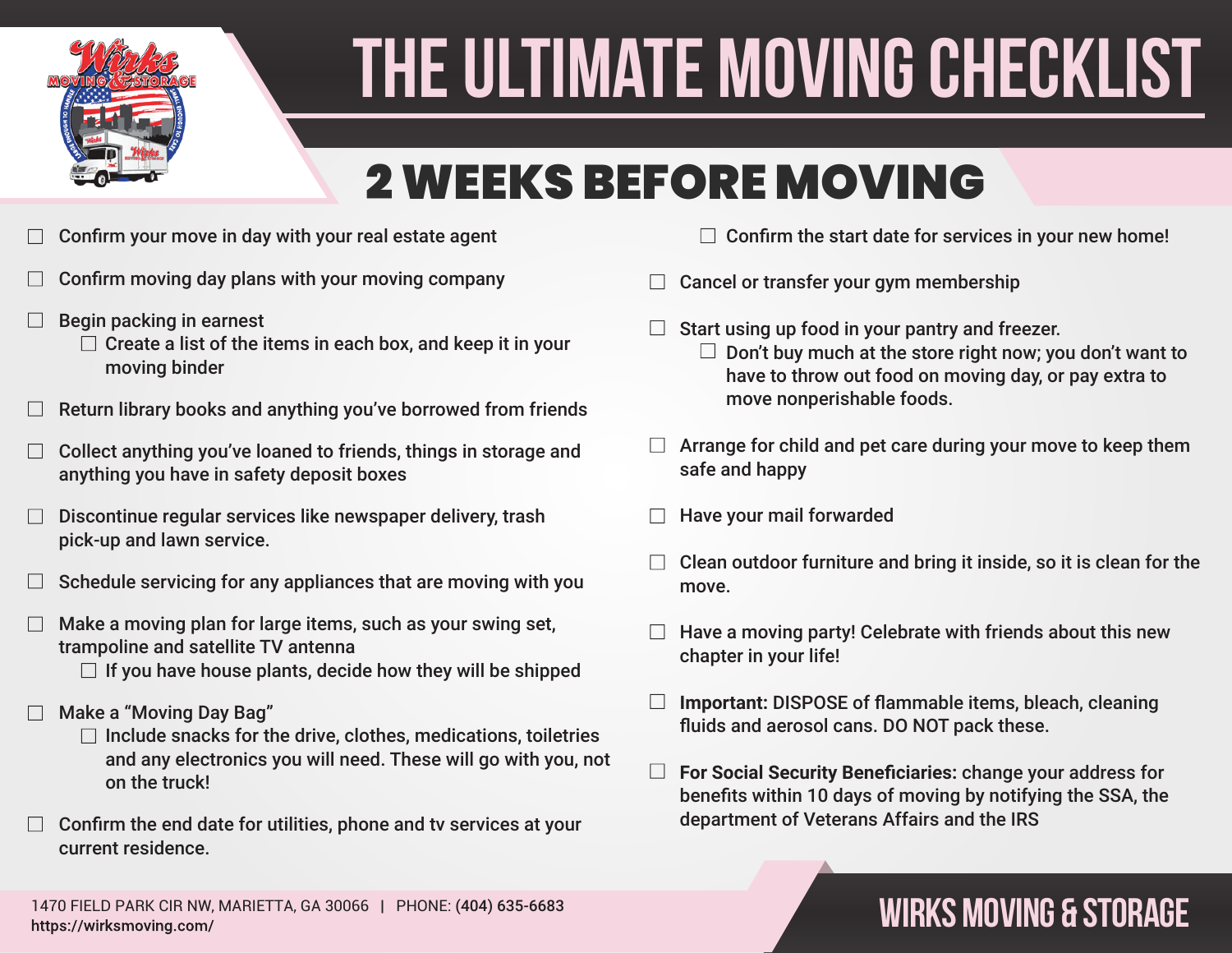

## THE WEEK OF YOUR MOVE

- Use up all your frozen foods, or gift them to family and friends
	- $\Box$  Clean out your refrigerator. If moving the fridge, defrost and dry before moving day
	- $\Box$  Donate nonperishable foods that you can't take with you.
- Take out cash for tipping your moving crew
- Finish packing everything but the essentials to get you to moving day
- Confirm your travel plans
- Say goodbye to neighbors
- Begin cleaning empty rooms
	- $\Box$  Double check shelves and closets for any items you've missed
- Collect keys and garage door openers to give to your real estate agent for the new owners
- Check the weather for your moving day, and be prepared for rain or snow
- Take photos of your home for insurance purposes, just in case!
- Make sure your credit card company knows you are moving. Purchases in a new location can cause your card to be flagged or declined!
- $\Box$  Pack a suitcase to live out of for the last couple days before the move (and until you've unpacked the rest of your clothes in your new home)
- Schedule a final walkthrough of your home with the real estate agent
- Dispose of any debris you are leaving behind
- Pack outdoor items. Be sure to drain gasoline from any outdoor equipment!
- Make a "worst case scenario" plan in case your movers run late
- Pack supplies that you'll need immediately in a separate box to be unloaded first at your new home.
- Drain your outdoor hose, as well as the hoses for your washing machine and ice maker, if taking appliances with you.

### 1470 FIELD PARK CIR NW, MARIETTA, GA 30066 | PHONE: (404) 635-6683<br>https://wirksmoving.com/ https://wirksmoving.com/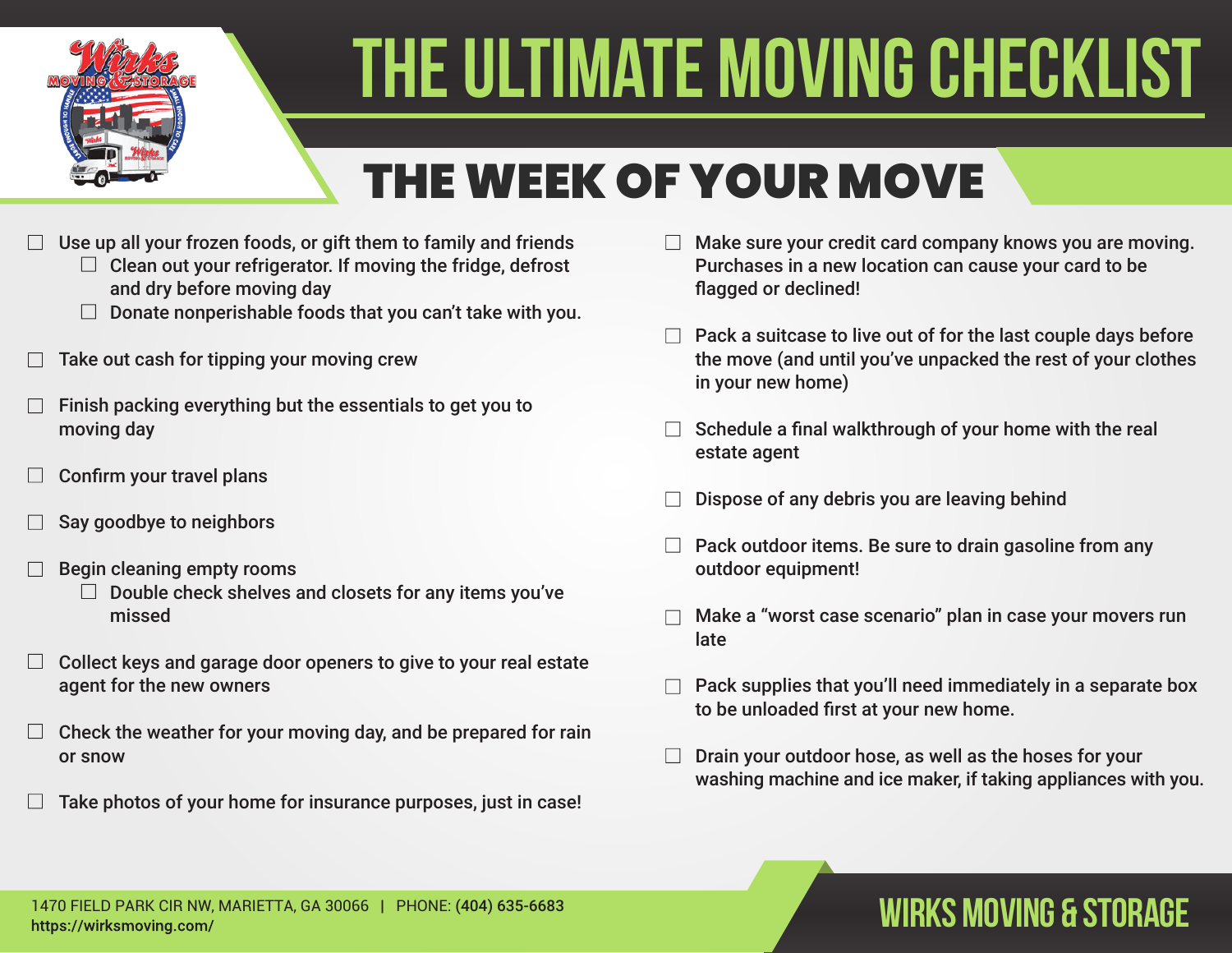

### MOVING DAY

- Check all your boxes, make sure they are properly closed and labeled
- Double-check your home to make sure you didn't miss anything!
- Plan to be home when your movers arrive
	- $\Box$  Check the USDOT number on the side of your moving truck. It must match the number on the contract you signed! This will help you avoid moving scams.
- Protect your floors and carpets
- Sign the movers' inventory list and get a copy to ensure that nothing is lost en route.
- Turn off lights, lock all windows and doors as you leave. If you are renting, drop off your keys with your building manager!
- Make sure you have your "moving day bag" with enough supplies to hold you over until the unpacking is complete
- Get to your new home early and check that utilities are connected
- Make a safe path for movers to navigate
- Remember to tip your movers!
- Thank your real estate agent
- Make your bed, unpack the necessities and take a nap! You did it!!

1470 FIELD PARK CIR NW, MARIETTA, GA 30066 | PHONE: (404) 635-6683<br>https://wirksmoving.com/ https://wirksmoving.com/